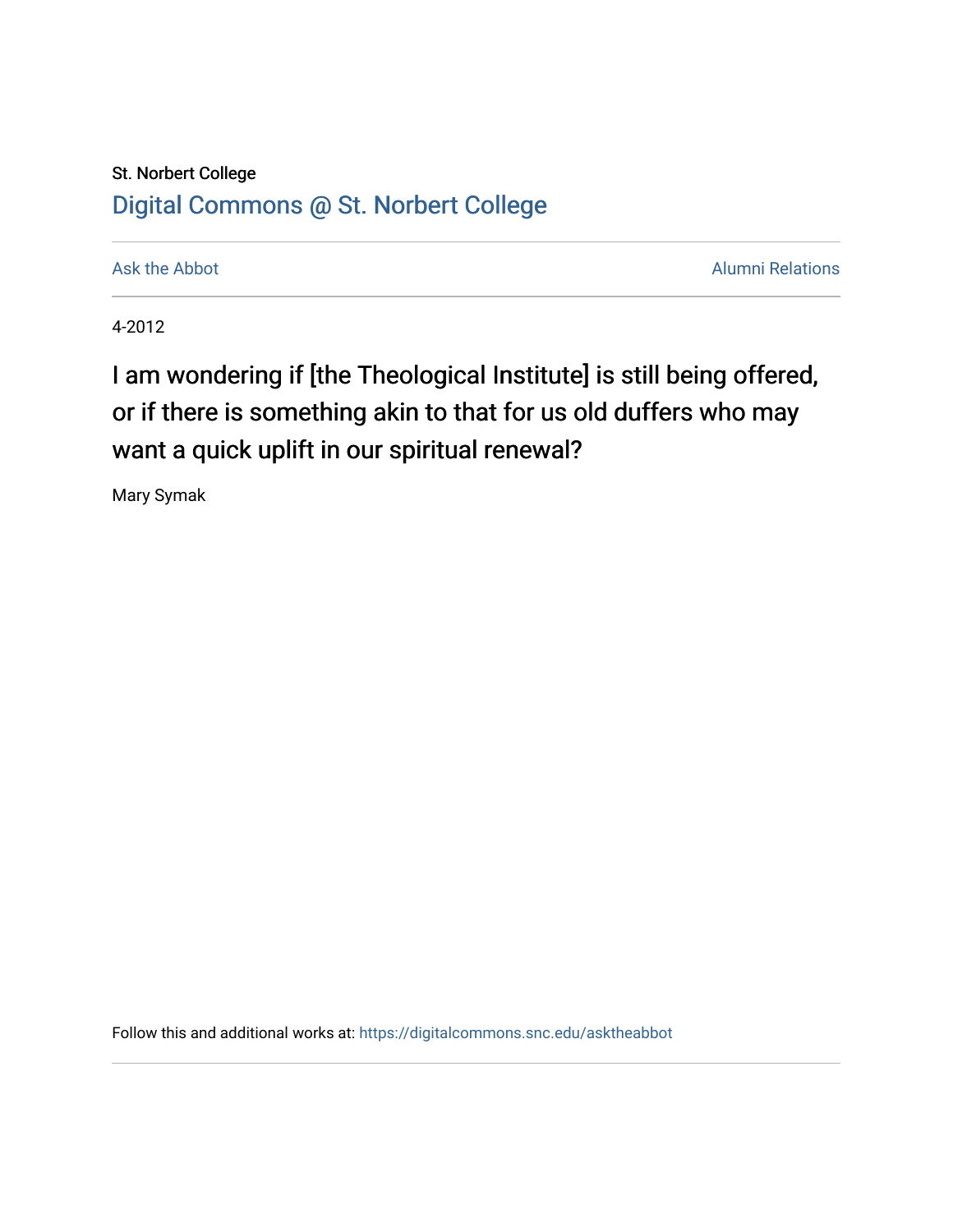

[Academics](https://www.snc.edu/academics) [Admission](https://www.snc.edu/admission) [Campus Life](https://www.snc.edu/campuslife) [Living Norbertine](https://www.snc.edu/livingnorbertine) [Athletics](https://www.snc.edu/athletics) [About](https://www.snc.edu/about)

Q

Giving

to SNC

 $\ge$  [Alumni](https://www.snc.edu/alumni/)  $\ge$  [Ask the Abbot](https://www.snc.edu/alumni/abbot/)  $\ge$  April 2012 A

## [Alumni](https://www.snc.edu/alumni/index.html)

[Events & Reunions](https://www.snc.edu/alumni/event/index.html) [Behind the Arch](https://www.snc.edu/alumni/event/behindthearch/) [Benefits and Services](https://www.snc.edu/alumni/benefits.html) [Get Involved](https://www.snc.edu/alumni/getinvolved.html) [Give to SNC](http://giving.snc.edu/) [Alumni Awards](https://www.snc.edu/alumni/awards/index.html) [Knight Lights](https://www.snc.edu/alumni/knightlights/index.html) [Alumni-Owned](https://www.snc.edu/alumni/directory/index.html) [Businesses Network](https://www.snc.edu/alumni/directory/index.html) [Alumni Board](https://www.snc.edu/alumni/alumniboard.html) [Student Alumni](https://www.snc.edu/alumni/saa.html) [Ambassadors](https://www.snc.edu/alumni/saa.html) [Staff](https://www.snc.edu/alumni/contactus.html)

# April 2012 Question:

Dear Abbot Pennings,

Many years ago in my younger days when Bart Starr was still the Green Bay Packers coach, I attended the Summer Theological Institute. I am wondering if that is still being offered, or if there is something akin to that for us old duffers who may want a quick uplift in our spiritual renewal?

Thank you, Mary Symak

#### Answer:

My dearest Mary,

I thank you kindly for inquiring on this topic. Given my role, I find the quest for spiritual renewal of particular interest. Fortunately, opportunities to pursue it abound, both on and near campus.

One path to spiritual enrichment lies in the college's [Master of](http://www.snc.edu/mts) [Theological Studies program.](http://www.snc.edu/mts) Spiritual seekers may participate in individual courses within this degree program, including classes on catechetical ministry, pastoral ministry and spirituality. We are more than delighted that we also have students pursuing this program through the abbey's newly independent daughter house at Santa Maria de la Vid in Albuquerque, New Mexico.

Furthermore, [the Norbertine Center for Spirituality](http://www.norbertines.org/norbertine-center-for-spirituality/), located within our beloved St. Norbert Abbey in De Pere, offers much reflective programming. Daylong and overnight retreats



### Ask the Abbot

As the founder of St. Norbert College, and having a prime seat in the center of campus throughout the years, I, Abbot Bernard Pennings, hold the answers to many of your burning questions about the college. [Submit Your Question](https://www.snc.edu/alumni/abbot/index.html)